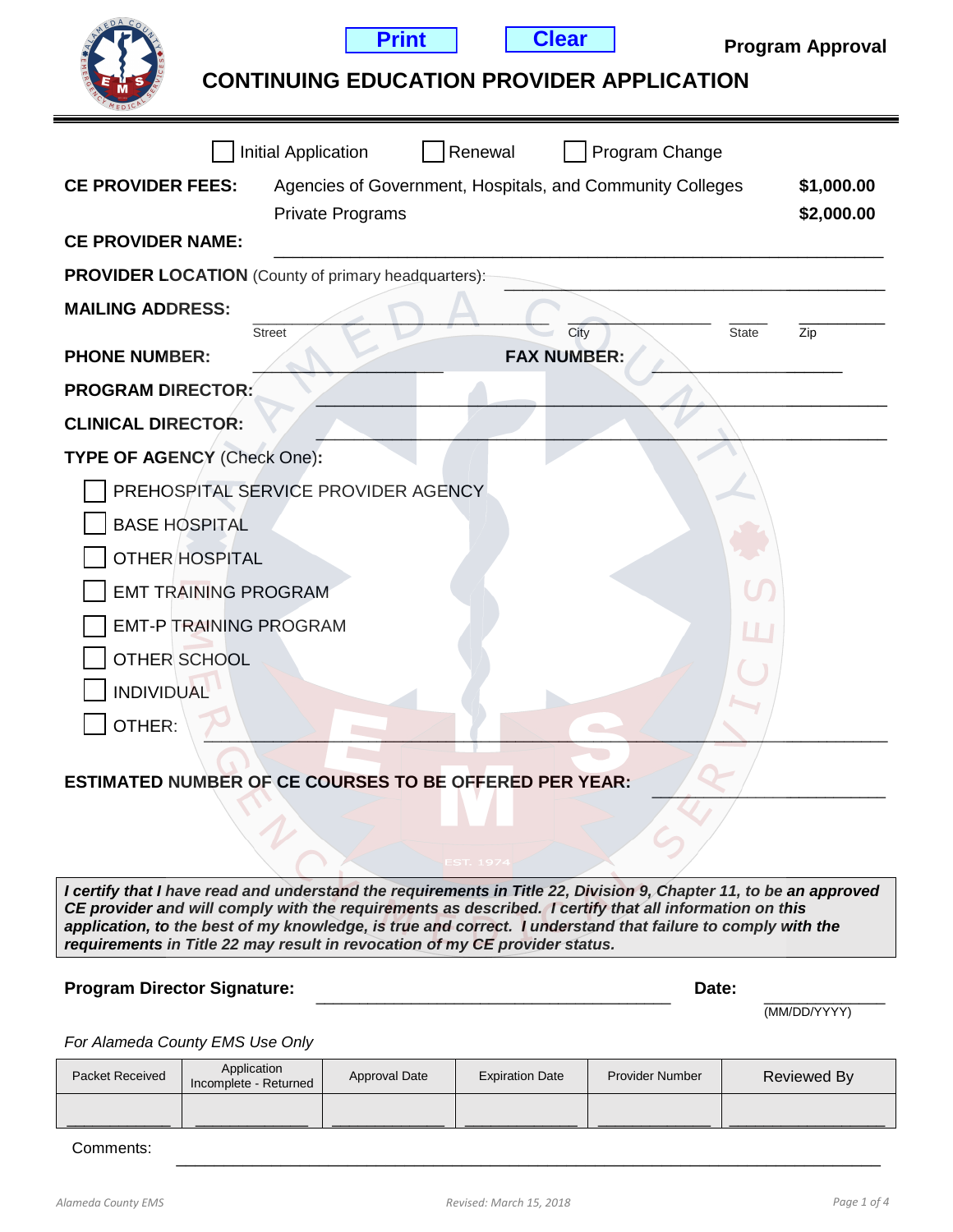## **CE PROVIDER PROGRAM**

Application Check-list

*The following material must be submitted with your initial or renewal application form. Failure to provide the required material will delay your approval or re-approval as a CE Provider. Shaded boxes not required.* 

*If the application is for a program or clinical director change, the application and appropriate resume form are only required.*

| Material to be submitted:                                                                                     | <b>Initial</b><br>program | Program<br><b>Renewal</b> | <b>EMS agency use</b> |
|---------------------------------------------------------------------------------------------------------------|---------------------------|---------------------------|-----------------------|
| Application form                                                                                              |                           |                           |                       |
| Program Director Resume Form                                                                                  |                           |                           |                       |
| Clinical Director Resume Form                                                                                 |                           |                           |                       |
| A statement identifying the types of CE classes to be offered<br>and delivery format                          |                           |                           |                       |
| Sample tamper resistant course completion certificate                                                         |                           |                           |                       |
| A calendar of anticipated classes to be offered in the coming<br>year                                         |                           |                           |                       |
| A calendar of classes given in the past year showing the<br>name of the class, dates, and numbers of students |                           |                           |                       |

**Not Required**

Please return this application to:

G

M ACK M

Kreig Harmon, Paramedic Prehospital Care Coordinator Alameda County EMS 1000 San Leandro Blvd., 2nd floor San Leandro, CA 94577 (510) 667-7984

N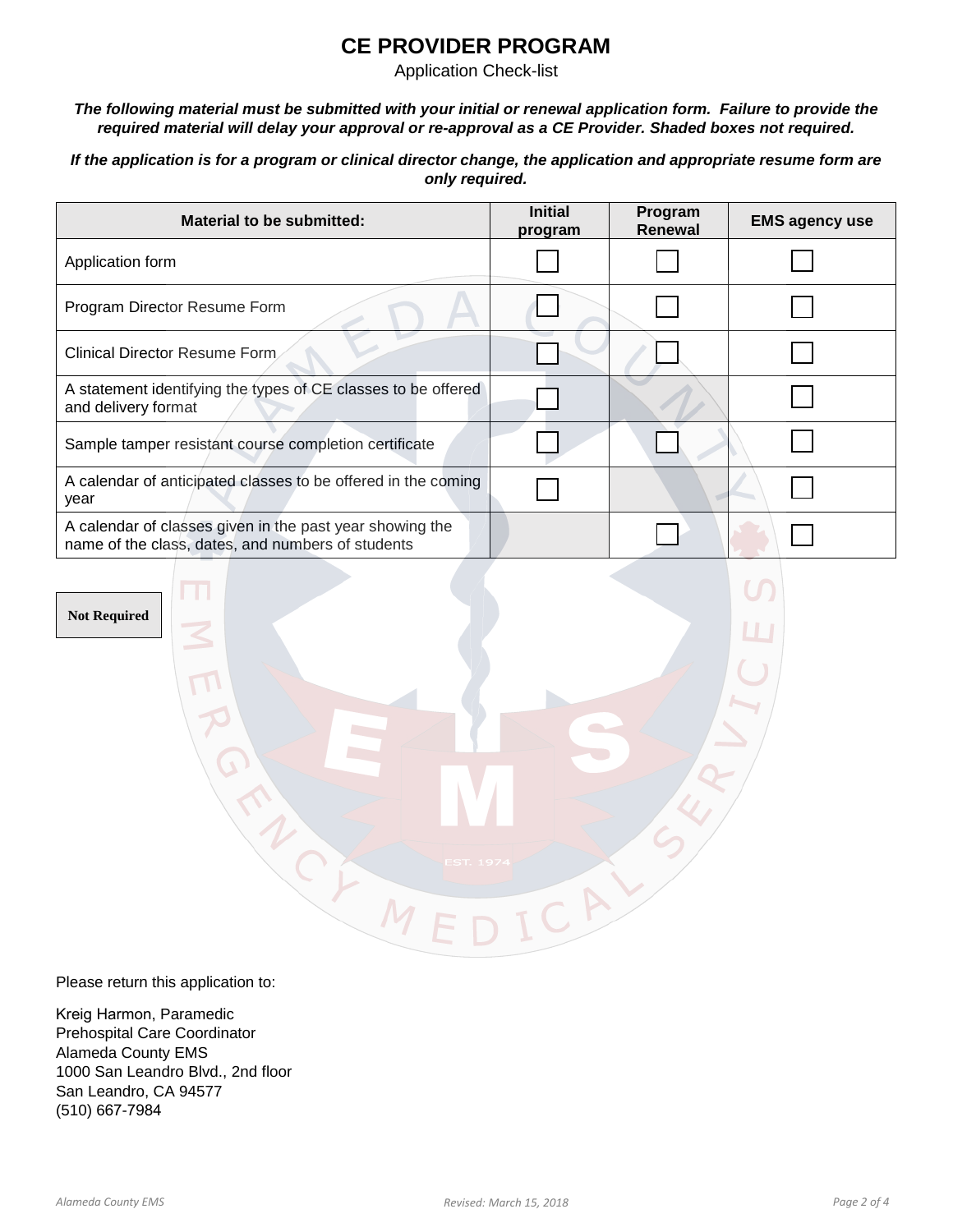#### **CONTINUING EDUCATION PROGRAM**

PROGRAM DIRECTOR INFORMATION SHEET

| Last          |                    | First |      |       | MI  |
|---------------|--------------------|-------|------|-------|-----|
|               |                    |       |      |       |     |
|               |                    |       |      |       |     |
| <b>Street</b> |                    | City  |      | State | Zip |
|               | <b>Cell Phone:</b> |       | Fax: |       |     |
|               |                    |       |      |       |     |
|               |                    |       |      |       |     |

**Qualifications:** (1) Administering the CE program and ensuring adherence to state regulations and established local policies. (2) Approving course, class, or activity, including instructional objectives, and assigning CE hours to any CE program which the CE provider sponsors; approving all methods of evaluation, coordinating all clinical and field activities approved for CE credit; approving the instructor(s) and signing all course, class, or activity completion records and maintaining those records in a manner consistent with these guidelines. The responsibility for signing course, class, or activity completion records may be delegated to the course, class, or activity instructor

California State Fire Marshal (CSFM) "Fire Instructor 1A and 1B"

National Fire Academy (NFA) "Fire Service Instructional Methodology" course or equivalent

- A training program of at least 40 hours of teaching methodology that meets the U.S. DOT/National Highway Traffic Safety Administration 2002 Guidelines for Educating EMS Instructors, such as the EMS Educator course of the National Association of EMS Educators
- Equivalent experience Note: Individuals with equivalent experience may be provisionally approved for up to two years by the approving agency pending completion of the specified requirements above. Submit documentation of the equivalent experience

*I* certify that *I* have read and understand the requirements in Title 22, Chapter 11, including the duties of the *Program Director, delivery formats and limitations, and CE Provider requirements, and will comply with the requirements as described. I certify that all information on this application, to the best of my knowledge, is true and correct.*

**Signature:** \_\_\_\_\_\_\_\_\_\_\_\_\_\_\_\_\_\_\_\_\_\_\_\_\_\_\_\_\_\_\_\_\_\_\_\_\_\_\_\_\_\_\_\_\_\_\_\_\_\_\_\_\_\_\_\_\_ **Date:** \_\_\_\_\_\_\_\_\_\_\_\_\_\_\_

(MM/DD/YYYY)